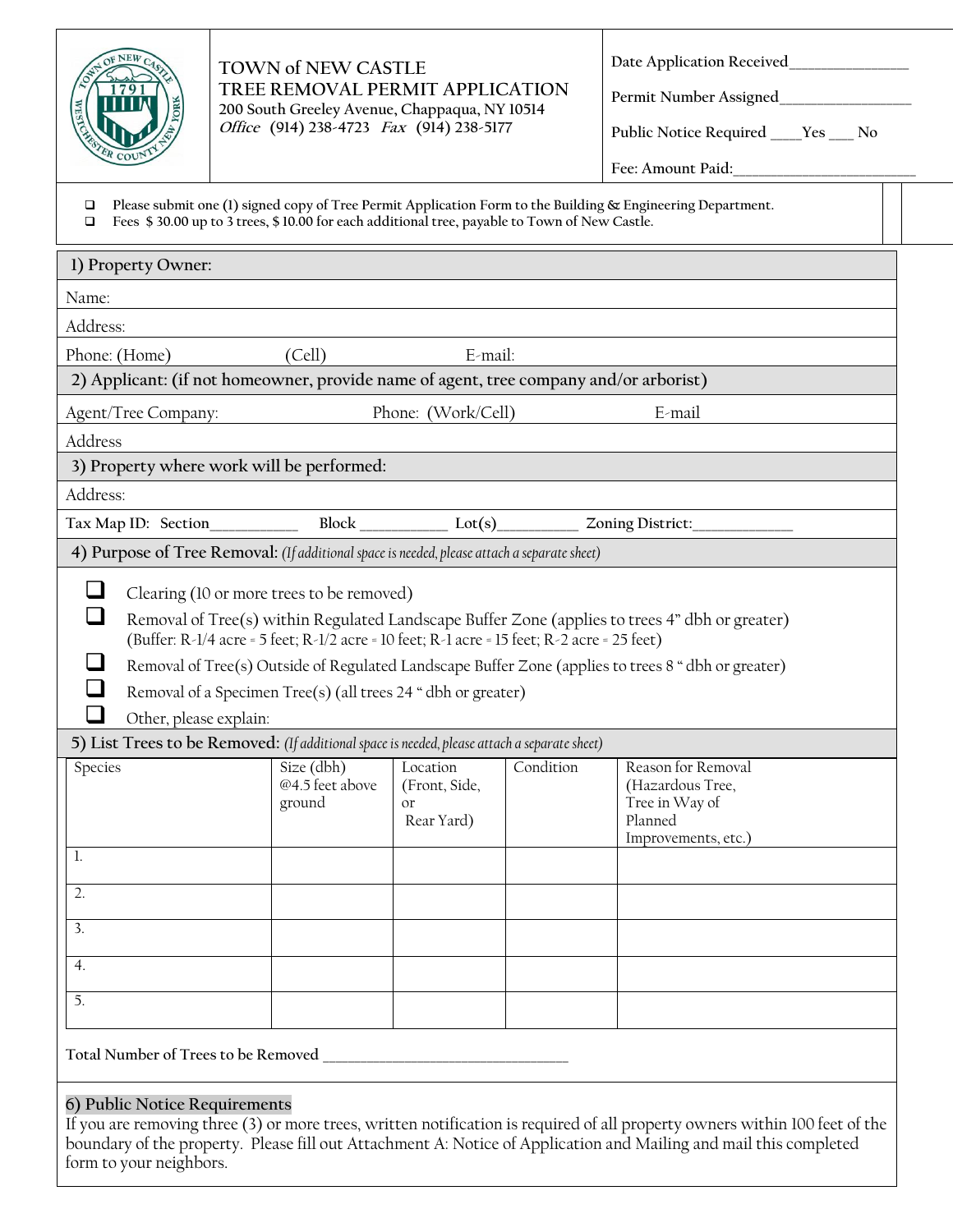### **7) Tree Replacement Requirements**

Where healthy Trees or Trees considered to be in Fair or better Condition are being removed, you will be required to replace 50% of the total aggregate diameter (DBH) of trees removed with new trees. If Tree Replacement is required, the total required diameter will be included as a Condition of the Permit Approval.

Note: The Condition of each Tree to be removed will be determined by the Town's Environmental Coordinator. You may use your own Arborist to evaluate a Tree's condition and submit the Arborist's findings with your application, however, the final determination will be made by the Town's Environmental Coordinator.

## **8) Other Permits and Approvals**

Please list any other Applications pending with the Town of New Castle that are associated with this permit or the property in question.

Building Permit, Permit #  $\qquad$  Zoning Board Wetlands Permit Planning Board

**9) Please Locate Approximate Location of Tree(s) to be Removed. Indicate location of trees on the sketch below or attach a survey of property with location indicated. Attach Digital Photographs, and place a ribbon or tag on each tree to be removed.**

| Show location of trees:                                                                                                                                                                                                                                                                                                                                                                                                                                                                                                                                                                                                                                                                                                                                                                                                                                                                                                                                                                                                                                                                                            |                           |      |  |  |
|--------------------------------------------------------------------------------------------------------------------------------------------------------------------------------------------------------------------------------------------------------------------------------------------------------------------------------------------------------------------------------------------------------------------------------------------------------------------------------------------------------------------------------------------------------------------------------------------------------------------------------------------------------------------------------------------------------------------------------------------------------------------------------------------------------------------------------------------------------------------------------------------------------------------------------------------------------------------------------------------------------------------------------------------------------------------------------------------------------------------|---------------------------|------|--|--|
|                                                                                                                                                                                                                                                                                                                                                                                                                                                                                                                                                                                                                                                                                                                                                                                                                                                                                                                                                                                                                                                                                                                    | House                     |      |  |  |
| 10) Owner's Authorization and Certification:                                                                                                                                                                                                                                                                                                                                                                                                                                                                                                                                                                                                                                                                                                                                                                                                                                                                                                                                                                                                                                                                       |                           |      |  |  |
| The Undersigned Applicant (owner) agrees to comply with the Town of New Castle Code, Chapter 121 Tree<br>Preservation, regarding tree removal (the "Tree Ordinance"). The Applicant hereby grants permission to the Town of<br>New Castle for Town employees and or designees to enter the above property to inspect the trees for which removal is<br>being requested. By making this application the applicant agrees to indemnify and hold harmless the Town, its<br>officers, employees and designees or agents against any damage or injury that may be caused by, or arise out of, any<br>entry onto the subject property in connection with the processing of this application.<br>The Applicant hereby acknowledges that any false or misleading statements or information provided on this Tree<br>Removal Permit Application or to the Approving Authority shall result in the invalidation of any previous<br>authorization. In addition, the Applicant shall be subject to the penalties and sanctions set forth in the Tree Ordinance<br>for any activities conducted without a required tree permit. |                           |      |  |  |
| Signature of Owner                                                                                                                                                                                                                                                                                                                                                                                                                                                                                                                                                                                                                                                                                                                                                                                                                                                                                                                                                                                                                                                                                                 | <b>Print Owner's Name</b> | Date |  |  |
| Signature of Agent                                                                                                                                                                                                                                                                                                                                                                                                                                                                                                                                                                                                                                                                                                                                                                                                                                                                                                                                                                                                                                                                                                 | Print Agent's Name        | Date |  |  |
| NOTE: The completion of this Tree Permit Application Form does not bestow any rights, privileges, licenses, permits or other<br>entitlements upon the applicant and does not relieve the applicant from compliance with all applicable laws, rules and regulations of the<br>Town of New Castle.                                                                                                                                                                                                                                                                                                                                                                                                                                                                                                                                                                                                                                                                                                                                                                                                                   |                           |      |  |  |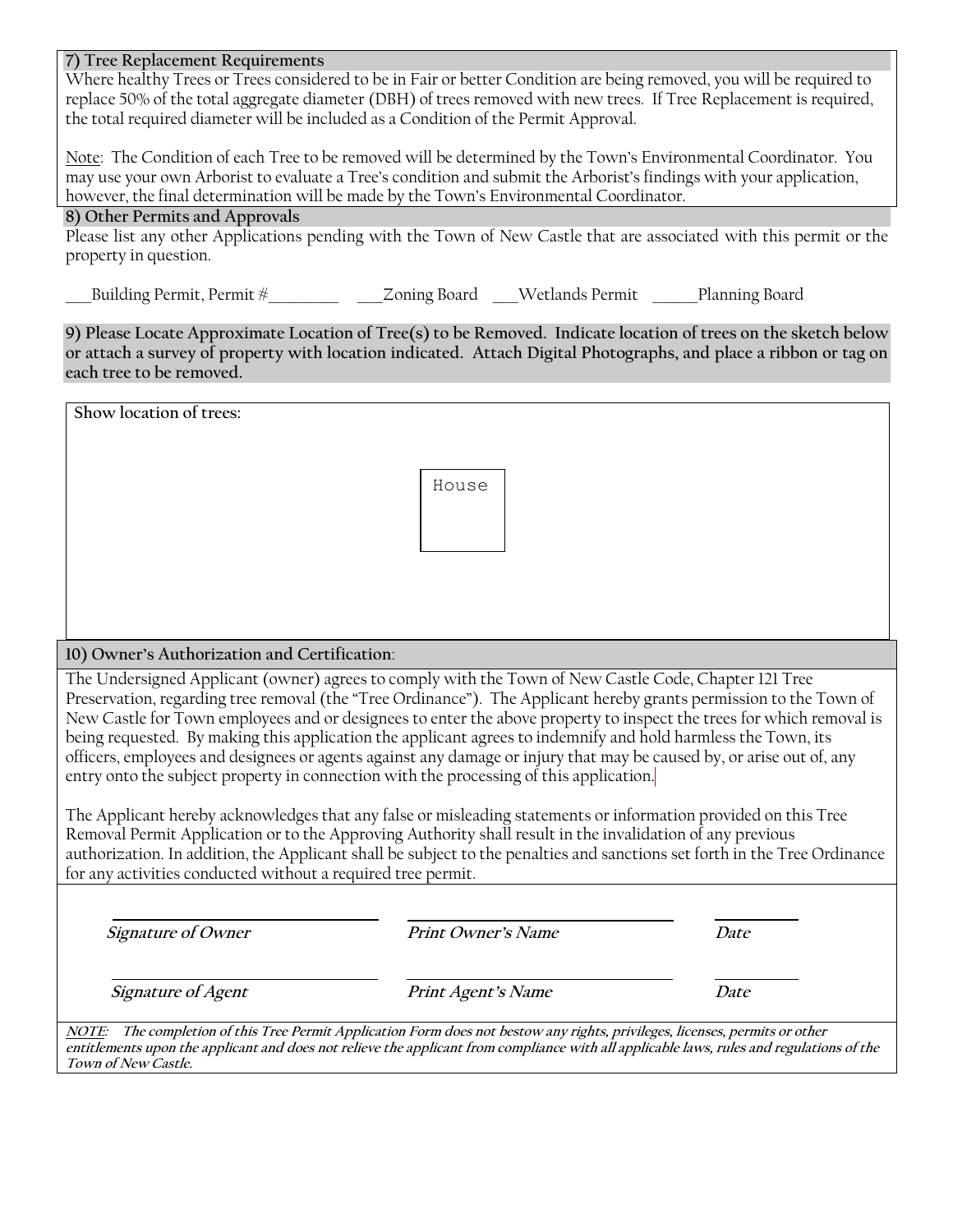# **Town of New Castle Neighbor Notification Form Notice of Intent to Remove Trees**

| Name of Property Owner:                                                                                                      |  |
|------------------------------------------------------------------------------------------------------------------------------|--|
| <b>Address of Subject Property:</b>                                                                                          |  |
| Phone No. of Property Owner                                                                                                  |  |
| Description of the proposed tree removal,<br>including the types of trees to be removed and<br>number of trees to be removed |  |
| Location of proposed tree removal                                                                                            |  |
| Purpose of the proposed tree removal                                                                                         |  |
| Date of application submission                                                                                               |  |

**PLEASE TAKE NOTICE** that a Tree Removal Permit Application for the removal of three (3) or more trees has been submitted to the Environmental Coordinator pursuant to Section 121-5 of the Code of the Town of New Castle by the Property Owner listed above. Please note that the Tree Removal Permit Application is not subject to a public hearing, this notice is only a professional courtesy to inform you of the proposed tree removals. You are receiving this notice because your property is located within 100 feet of the boundaries of the property on which the proposed tree removal will be conducted. All information related to this tree removal permit application is maintained in file in the office of the Town Building and Engineering Department. All applications for tree removal permits, shall be approved, approved with conditions, denied or returned to the applicant within twenty-one (21) business days of the receipt if the application. Any party aggrieved or affected by the determination of the Town's Environmental Coordinator, with respect to a tree removal permit may, within 10 business days of such determination, appeal to the Environmental Review Board. The appeal application must set forth the reasons for such appeal.

Should you have any additional questions or concerns regarding the tree removal described herein or the status of the Tree Removal Permit, please contact the Environmental Coordinator at (914) 238-7278.

**Date mailed:**  $\blacksquare$ 

This form shall be sent to each homeowner via certified mail, return receipt requested. The Building Department will provide a list of homeowners within 100 feet upon request. A copy of this notice will be filed with the Environmental Coordinator.